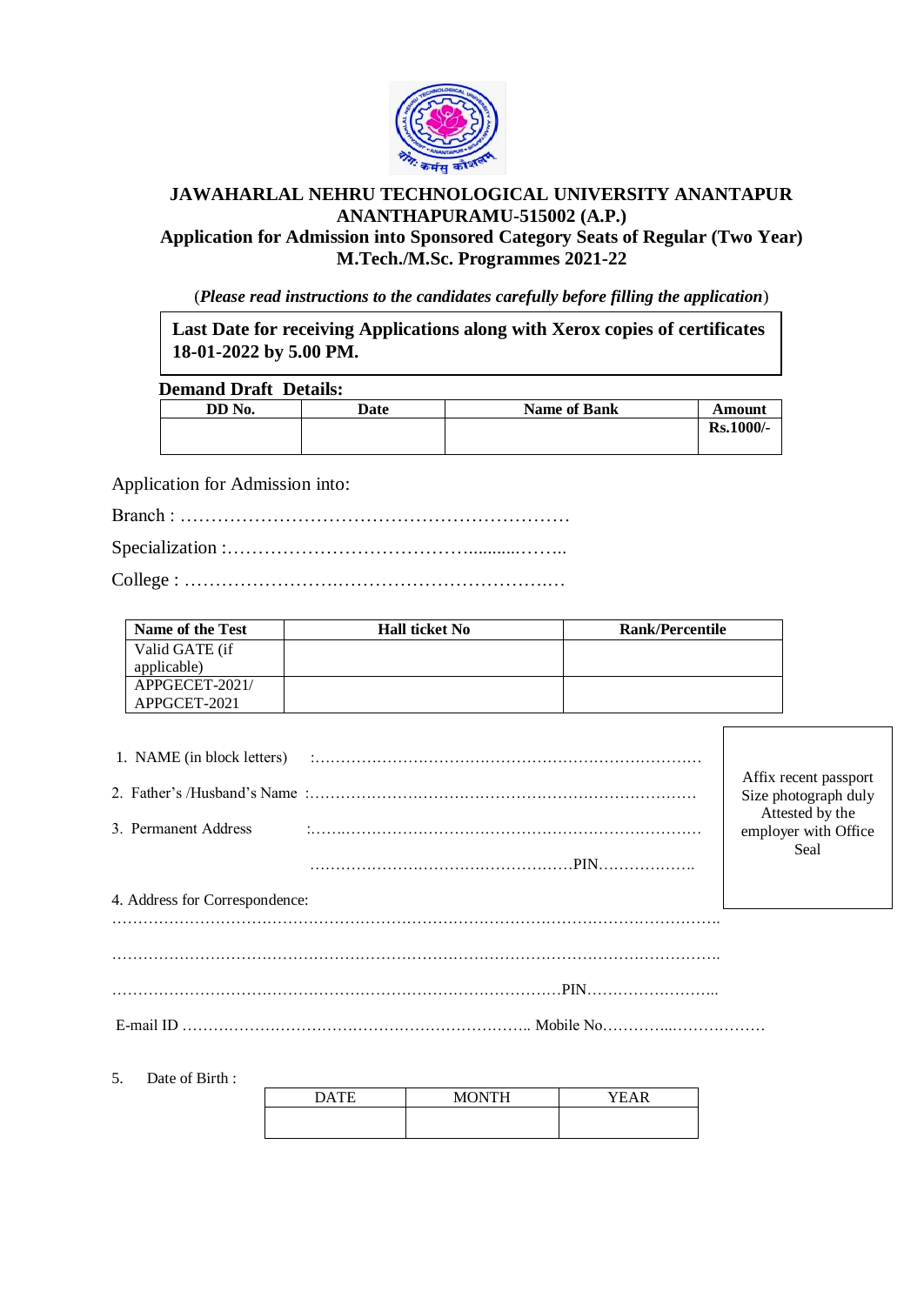6. Particulars of Qualifying Examination (Enclose Xerox copies of Degree, Marks Memos)

| Degree and<br><b>Branch</b> | Name of the University | Month & Year of<br>Passing | Class and Percentage of Marks<br>Obtained<br>in the qualifying examination |
|-----------------------------|------------------------|----------------------------|----------------------------------------------------------------------------|
|                             |                        |                            |                                                                            |

7.Particulars of Employment (s) :(since passing the qualifying examination (enclose service certificate for proof)

| Name of the Post | Employer with address | Scale of Pay / Salary drawn | Period |    |
|------------------|-----------------------|-----------------------------|--------|----|
|                  |                       |                             |        |    |
|                  |                       |                             | From   | to |
|                  |                       |                             |        |    |
|                  |                       |                             |        |    |
|                  |                       |                             |        |    |
|                  |                       |                             |        |    |
|                  |                       |                             |        |    |
|                  |                       |                             |        |    |
|                  |                       |                             |        |    |
|                  |                       |                             |        |    |
|                  |                       |                             |        |    |
|                  |                       |                             |        |    |
|                  |                       |                             |        |    |
|                  |                       |                             |        |    |
|                  |                       |                             |        |    |
|                  |                       |                             |        |    |
|                  |                       |                             |        |    |

## **DECLARATION BY THE APPLICANT**

 I hereby declare that all the details given by me in this application are true and correct to the best of my knowledge. If found incorrect at any later stage of my admission, I agree to forfeit my seat.

 I declare that I have not joined and will not join any course of study of any University / Institute during the period of my study in this University and will abide by the rules and regulations of this University. I will maintain 75% of attendance as required by University regulations.

Date:

Place : Signature of the Candidate

**NOTE:**

- 1. Incomplete applications will be summarily rejected. No Correspondence in this regard will be entertained.
- 2. Application Registration Fee shall not be refundable under any circumstances.
- 3. Tuition Fee once paid shall not be refundable under any circumstances.
- 4. University will not be responsible for any postal delay/loss in transit.